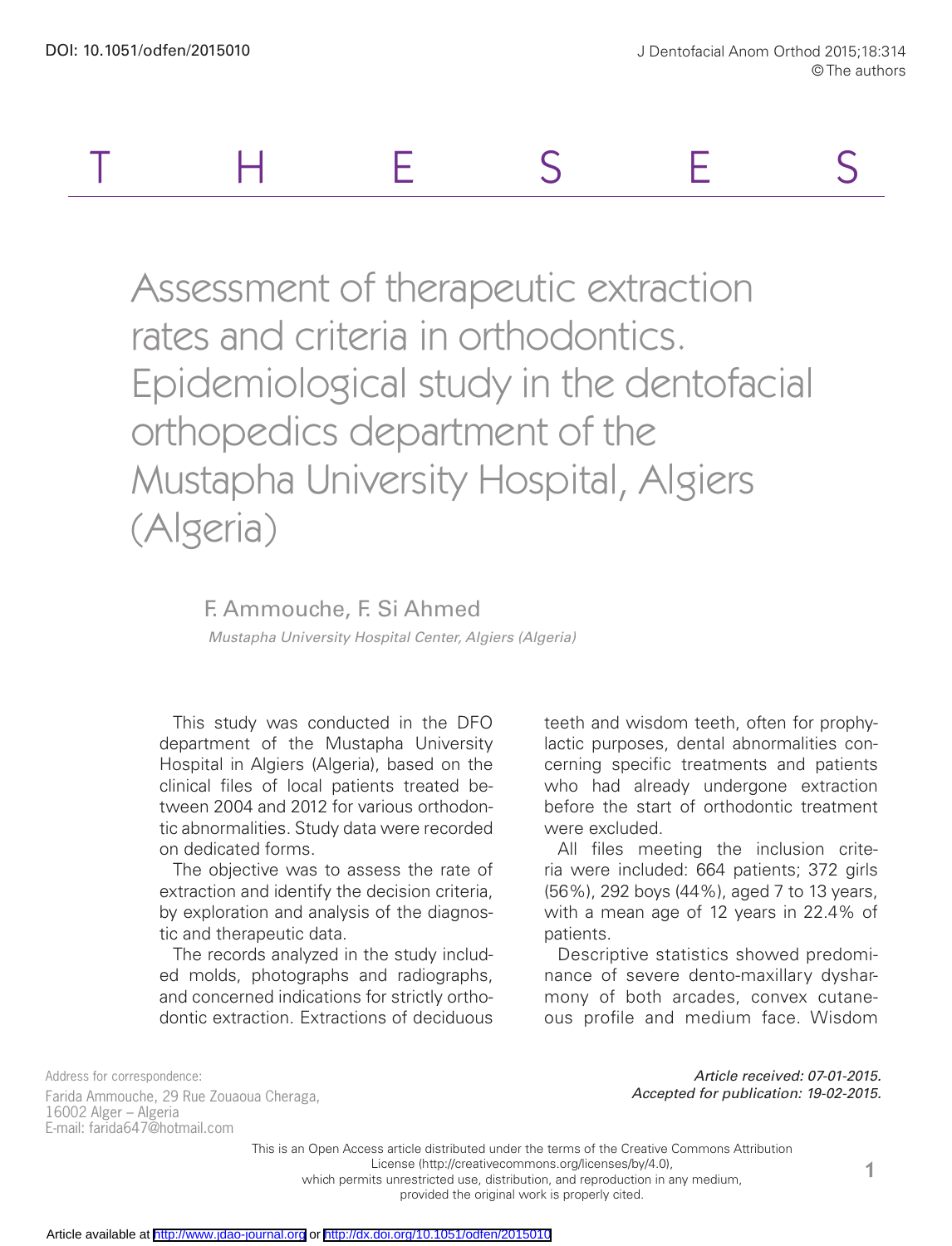teeth were present in 92.6% of the cases.

The Angle classification showed 42% class I, 34.5% II/1, 3.5% II/2 and 20% III, and the Ballard classification 44.1% class I, 36.7% II and 19.2% III. Exclusive or combined fixed therapy was predominant, with lower rates of orthopedic and removable techniques.

Results showed tendency to extract, with 52.6% of subjects overall managed by extractions in the study group (52.4% of the girls, and 52.7% of the boys). Extractions were symmetric between arcades in 87.1% of cases.

The predominant pattern was to extract 4 teeth (66.5% of cases), with first premolars in a large majority (80.6%).

Comparison of means and percentages between extraction and nonextraction groups found a link between extraction and: severe dentomaxillary dysharmony, presence of wisdom teeth, class II division 1, and multi-bracket treatment.

The decision criteria emerging from the study are in agreement with indications for extraction, systematic attitudes as to which teeth to extract (predominantly, premolars) and a tendency to extract more often in case of the presence of wisdom teeth. Insufficiencies were related to late treatment (rather than preventive or interceptive), probably increasing the extraction rate. We recommend treating in the mixed or deciduous dentition and maxillary expansion as means of reducing recourse to therapeutic extraction.

Conflicts of interest: The authors have no conflicts of interest to declare.

## **REFERENCES**

THESES IN THE SESSENT IN THE SESSENT IN THE SESSENT OF SALES IN THE SESSENT OF SALES IN THE SESSENT OF SALES IN THE SESSENT OF SALES IN THE SESSENT OF SALES IN THE SALES OF SALES OF SALES OF SALES OF SALES OF SALES OF SALE

 $\sqcup$ 

工

 $| + |$ 

- 1. Achour Albou C. Indications des extractions de prémolaires en orthodontie. Thèse Chir Dent. Paris : Univ R Descartes, 1999, 117 p.
- 2. Aka A, Beugre JB, Diakité K, Dosso Z, Djaha K. Étude épidémiologique des prescriptions d'extractions dentaires dans le service d'orthopédie dento-faciale au C.C.T.O.S. d'Abidjan. Rev Orthop Dento Faciale 2006;40:457-468.
- 3. Amoric M. Orthopédie dento-faciale. Appareillages et méthodes thérapeutiques. Généralités, choix et décisions. Encycl Méd Chir (Éditions scientifiques et médicales, Elsevier SAS, Paris) Odontologie/Stomatologie 23-490-A-10, 1999, 10 p.
- 4. Baccetti T. Malocclusions de classe II : bien choisir le moment du traitement pour optimiser l'effet orthopédique des appareils fonctionnels. Orthod Fr 2010;81:279-286.
- 5. Bayram M, Ozer M, Arici S, Alkan A. Nonextraction treatment with rapid maxillary expansion and mandibular symphyseal distraction osteogenesis and vertical skeletal dimensions. Angle Orthod 2007;77:266-272.
- 6. Behnan M. Cas traités : Traitements après extractions de prémolaires et de molaires, chez des patients en croissance et hors croissance. J. Edge 1997;35:105-118.
- 7. Bernabé E, Flores-Mir C. Dental morphology and crowding. Angle Orthod 2006;76:20-25.
- 8. Béry A. En l'absence d'un traitement orthodontique précoce, y a-t-il perte de chance? Orthod Fr 2006;77:327-333.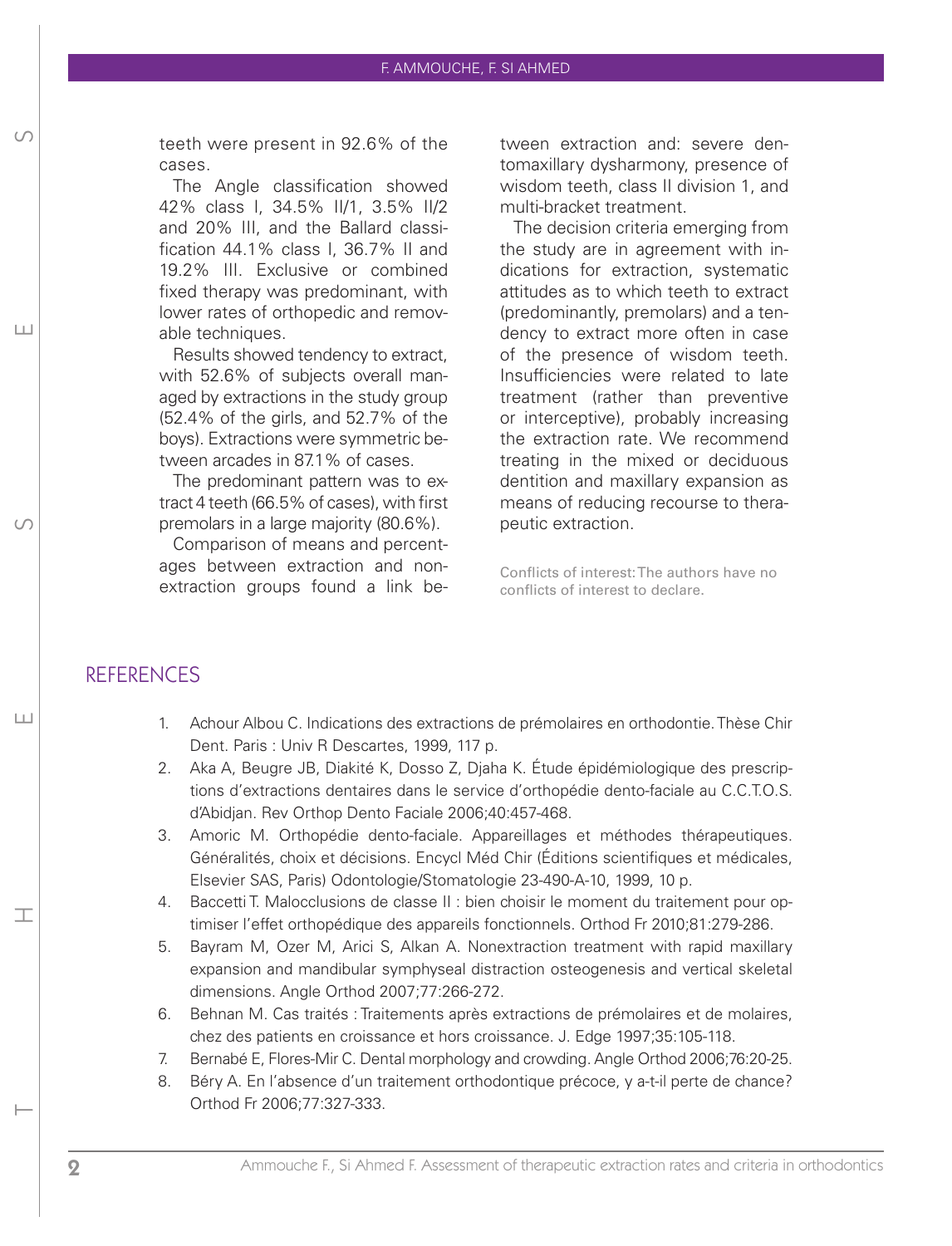- 9. Bills DA, Handelman CS, BeGole EA. Bimaxillary dentoalveolar protrusion: traits and orthodontic correction. Angle Orthod 2005;75:333-339.
- 10. Boileau MJ, Fricain JC, Marteau JM, Brunet S, Jeandot J. Prévention chirurgicale des dystopies dentaires (extractions, germectomies, frénectomies…) Encycl Méd Chir (Éditions scientifiques et Médicales, Elsevier SAS, Paris, tous droits réservés), Odontologie 23-405-C-10, 1999, 9 p.
- 11. Bolender Y, Mathis R, Bacon W. L'orthodontie fondée sur la « preuve ou la décision thérapeutique basée sur la documentation. Orthod Fr 2006;77:305-314.
- 12. Bou Serhal J. Bassil-Nassif N, Steil-Hutereau O. Traitements interceptifs des dysmorphies dans la dimension verticale. Orthod Fr 2006;77:215-245.
- 13. Burrow JS. To extract or not to extract: A diagnostic decision, not a marketing decision. Am J Orthod Dento Facial Orthop 2008;133:341-342.
- 14. Canut J. Extraction versus nonextraction: esthetic considerations. In: Bolender CJ, Bounoure GM, Barat Y (eds). Extraction versus nonextraction. Paris : SID, 1995:185- 206.
- 15. Carrot I. Choix et fréquence des extractions en orthodontie : enquête épidémiologique dans le CSRD de Lille. Thèse Chir Dent. Lille : CRSD, 2004, 131 p.
- 16. Cetlin NM, Hoeve T. Les traitements sans extractions. Rev Orthop Dento Faciale 1991;25:279-297.
- 17. Cetlin NM. Adult treatment without extractions. In: Bolender CJ, Bounoure GM, Barat Y (eds). Extraction versus nonextraction. Paris : SID ; 1995:195-205.
- 18. Chaoui F. Les extractions en orthodontie : Choix et fréquence. Enquête statistique au service d'ODF CCTD-CHU Ibn Sina et de l'HMIMV de Rabat (À propos de 200 cas). Thèse. Rabat : Univ Mohammed V-Souissi, 2005.
- 19. Courtot L. Extraire ou ne pas extraire ? Incidence sur le profil. Info Dentaire 1994;40:3697-3705.
- 20. De Coster T. L'expansion orthopédique du maxillaire. Orthod Fr 2006;77:253-264.
- 21. Delahaye S, Bou Saba S, Delatte M. Prévention de la dysharmonie dento-maxillaire. Orthod Fr 2006;77:267-281.
- 22. Deniaud J. Les extractions de dents saines permanentes en orthopédie dento-faciale : réflexion éthique. Rev Orthop Dento Faciale 2000;34:629-648.
- 23. De Pauw GAM, Dermaut LR. L'orthodontie basée sur une nouvelle méthode scientifique d'évaluation des résultats : l'Evidence Based. Orthod Fr 2006;77:315-324.
- 24. Dewel BF. L'extraction en orthodontie Prémisses et principes. Rev Orthop Dento Faciale 1974;8:513-538.
- 25. Dunglas C. Les nouveaux moyens thérapeutiques en orthodontie. Réalités cliniques 2008;19:251-258.
- 26. Duterloo HS. Reflections on the conference: « Extraction versus nonextraction ». In: Bolender CJ, Bounoure GM, Barat Y (eds). Extraction versus non extraction. Paris : SID, 1995:217-226.
- 27. Farronato G, Giannini L, Galbiati G, Maspero C. Sagittal and vertical effects of rapid maxillary expansion in class I, II, and III occlusions. Angle Orthod 2011;81:298-303.
- 28. Fiacre C, Bacon W, Sonko A, Schneider G, Mathis R. La prévalence des extractions orthodontiques dans une consultation de l'Est de France. Orthod Fr 1995;66:1003-1004.

THESES S  $\Box$ 

 $\Omega$ 

 $\sqrt{2}$ 

 $\sqcup$ 

工